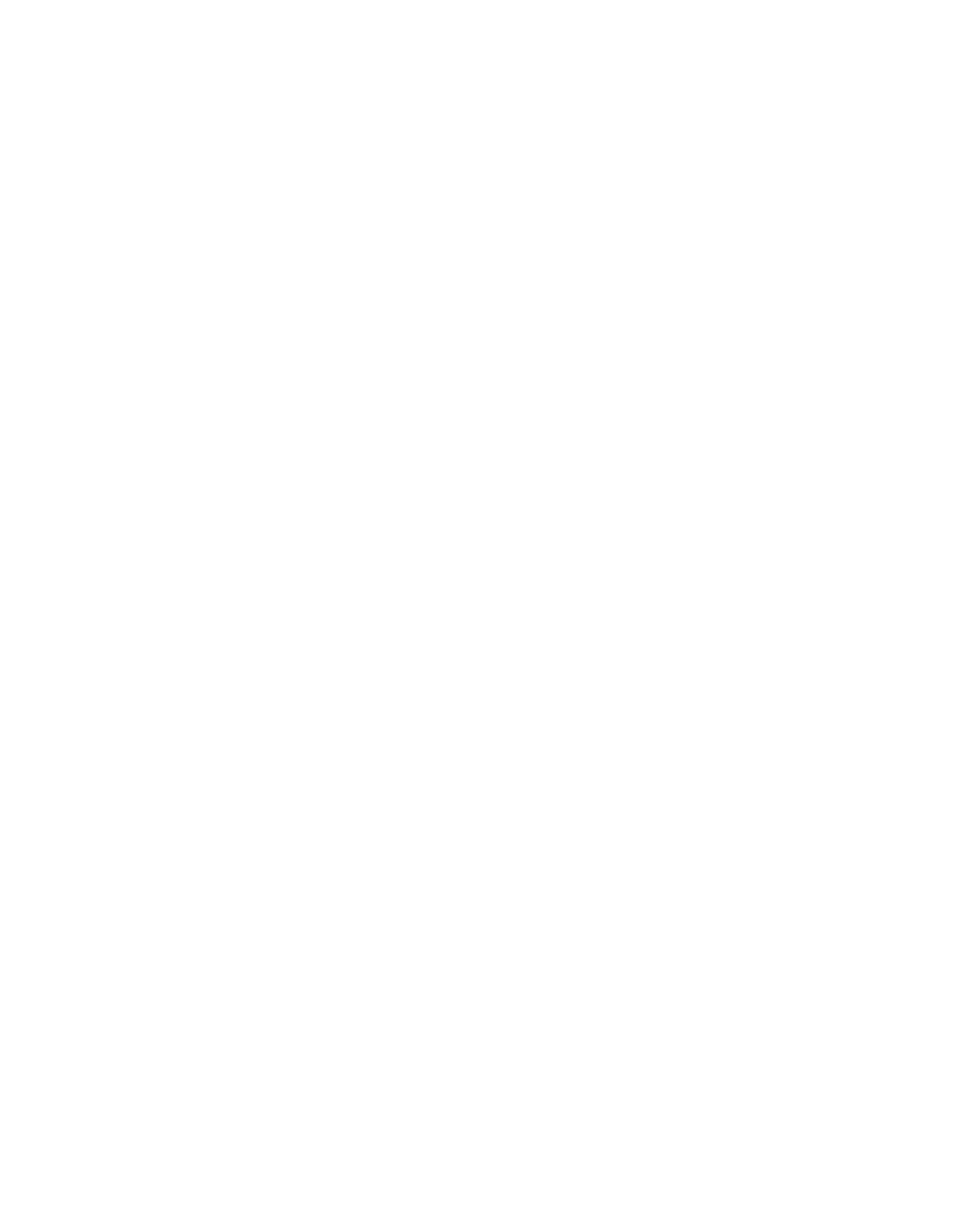#### **WARNINGS, CAUTIONS, AND NOTES**

Throughout this manual you will see WARNINGS, CAUTIONS and NOTES. They are here for your benefit and warrant attention. By paying careful attention to them you can prevent personal injury and possible equipment damage.

Below are examples:

**WARNINGS: INFORM THE READER OF POSSIBLE BODILY INJURY IF PROCEDURES ARE NOT FOLLOWED EXACTLY.**

**CAUTION: Alert the reader to possible equipment damage if procedures are not followed correctly.**

*NOTES: Inform the reader of a general rule for a procedure or of exceptions to such a rule.*

#### **NOTICE**

The information contained in this document is subject to change without notice. Una  $\hat{A}$ M $\hat{A}$ A $\hat{A}$   $\hat{B}$   $\hat{B}$   $\hat{C}$   $\hat{C}$   $\hat{C}$   $\hat{C}$   $\hat{C}$   $\hat{C}$   $\hat{C}$   $\hat{C}$   $\hat{C}$   $\hat{C}$   $\hat{C}$   $\hat{C}$  its affiliates, employees, and agents and the authors of and contributors to this publication specifically disclaim all liabilities and warranties, expressed and implied (including warranties of merchantability and fitness for a particular purpose), for the accuracy, currency, completeness, and/or reliability of the informa tion contained herein and/or for the fitness for any particular use and/or in reliance upon information contained herein. Selection of materials and/or equipment is at the sole risk of the user of this publication.

 This document contains proprietary information which is protected by copyright. All rights are reserved. No part of this document may be reproduced without the prior written consent of  $\ddot{\theta}$ AGA $\ddot{\theta}$ A $\ddot{\theta}$ A $\ddot{\theta}$ A $\ddot{\theta}$  A $\ddot{\theta}$  + A $\ddot{\theta}$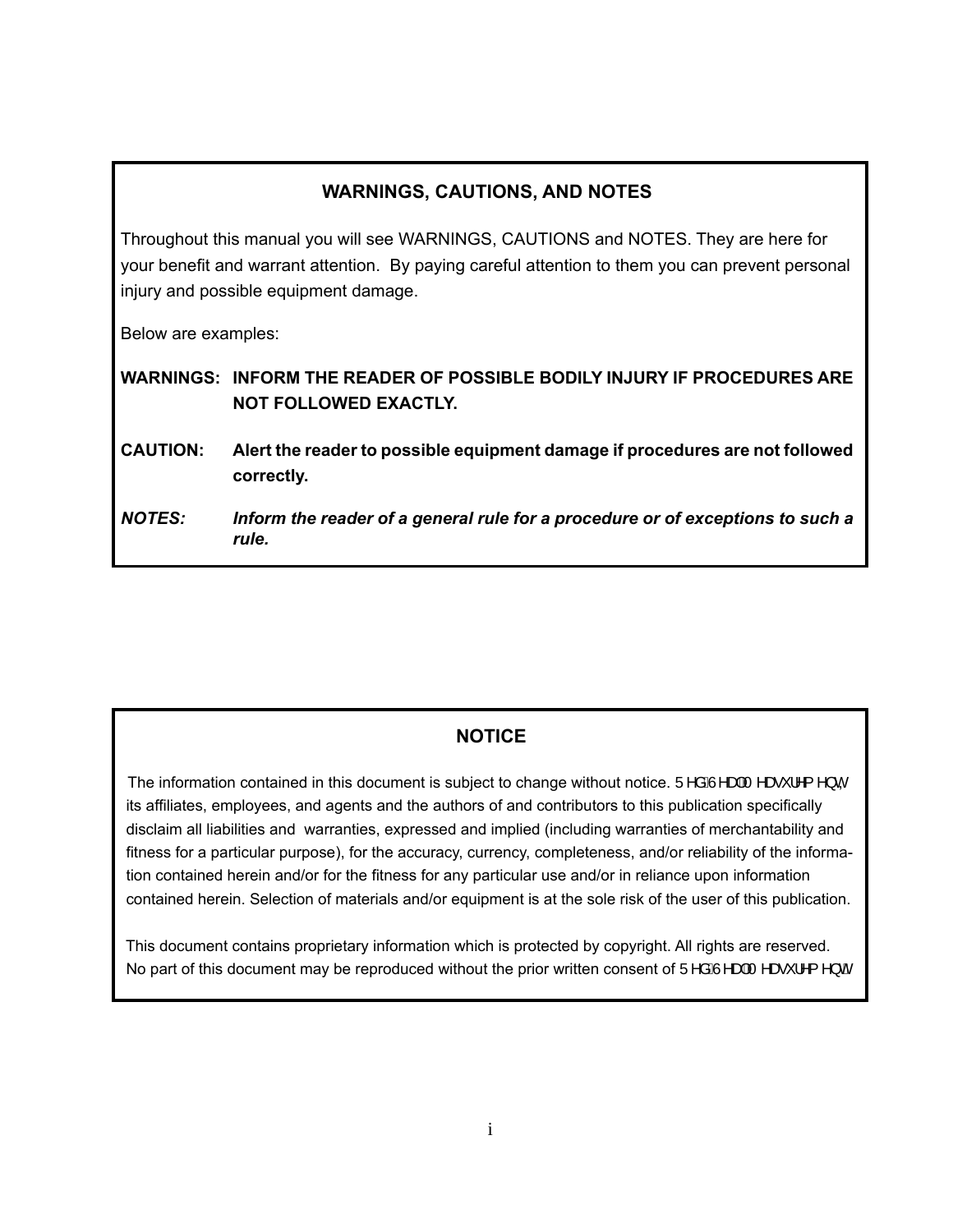### **Datamate Printer Card System**

 $U^{\wedge}a\hat{A}^{\wedge}$   $\otimes$   $\otimes$   $\wedge$   $\wedge$   $\wedge$  cwould like to thank you for purchasing the Datamate Printer Card System. The Datamate Printer Card easy installation offers a secure RS422 communications to the Datamate.

 $\overline{U}$ <sup>A</sup> $\hat{A}$  $\overline{A}$  $\rightarrow$   $\hat{A}$  $\overline{A}$   $\rightarrow$   $\hat{B}$   $\rightarrow$   $\hat{C}$  offers a limited 1 year warranty on its products under normal use. Please read this manual completely to understand the workings of the Datamate with the Datamate system as several assumptions are made with respect to the normal operation of the Datamate.

#### **The Datamate PRINTER CARD includes:**

Datamate PRINTER CARD Printer (Slip) Printer Cable (25 foot standard) Operations and Maintenance Manual.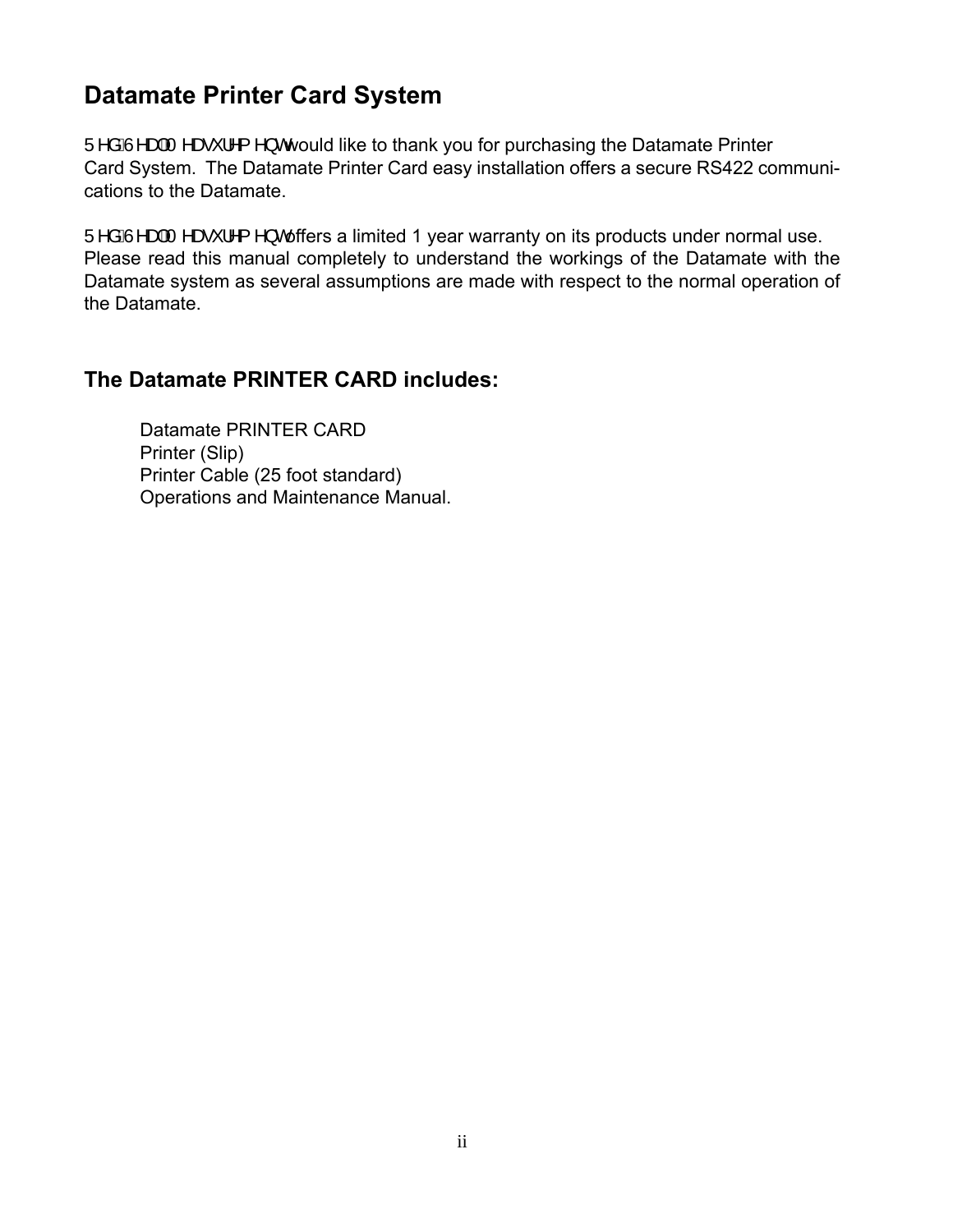### **CONTENTS**

|    | 1. Datamate PRINTER CARD to Datamate Connections 1                                                                                                                                                                             |
|----|--------------------------------------------------------------------------------------------------------------------------------------------------------------------------------------------------------------------------------|
|    | 1.1 TB1/TB2 Connection for RS422 and Remote Start/Stop 1                                                                                                                                                                       |
|    | 1.2 Datamate PRINTER CARD to TM295 Printer 1                                                                                                                                                                                   |
|    | 2. Operational Specifications and Printed Information <b>Constantion 2</b>                                                                                                                                                     |
| 3. |                                                                                                                                                                                                                                |
|    |                                                                                                                                                                                                                                |
|    |                                                                                                                                                                                                                                |
|    |                                                                                                                                                                                                                                |
|    | 7. Automatic Temperature Compensation Kit [1] [1] The Latitude Line Research Atlantic Research Atlantic Research Atlantic Research Atlantic Research Atlantic Research Atlantic Research Atlantic Research Atlantic Research A |
|    | 8. Technical Specifications were also assessed as a series of the contract of the Specifications of the contract of the contract of the Specifications of the contract of the contract of the contract of the contract of the  |
| 9. |                                                                                                                                                                                                                                |
|    |                                                                                                                                                                                                                                |
|    |                                                                                                                                                                                                                                |

 $\overline{\phantom{a}}$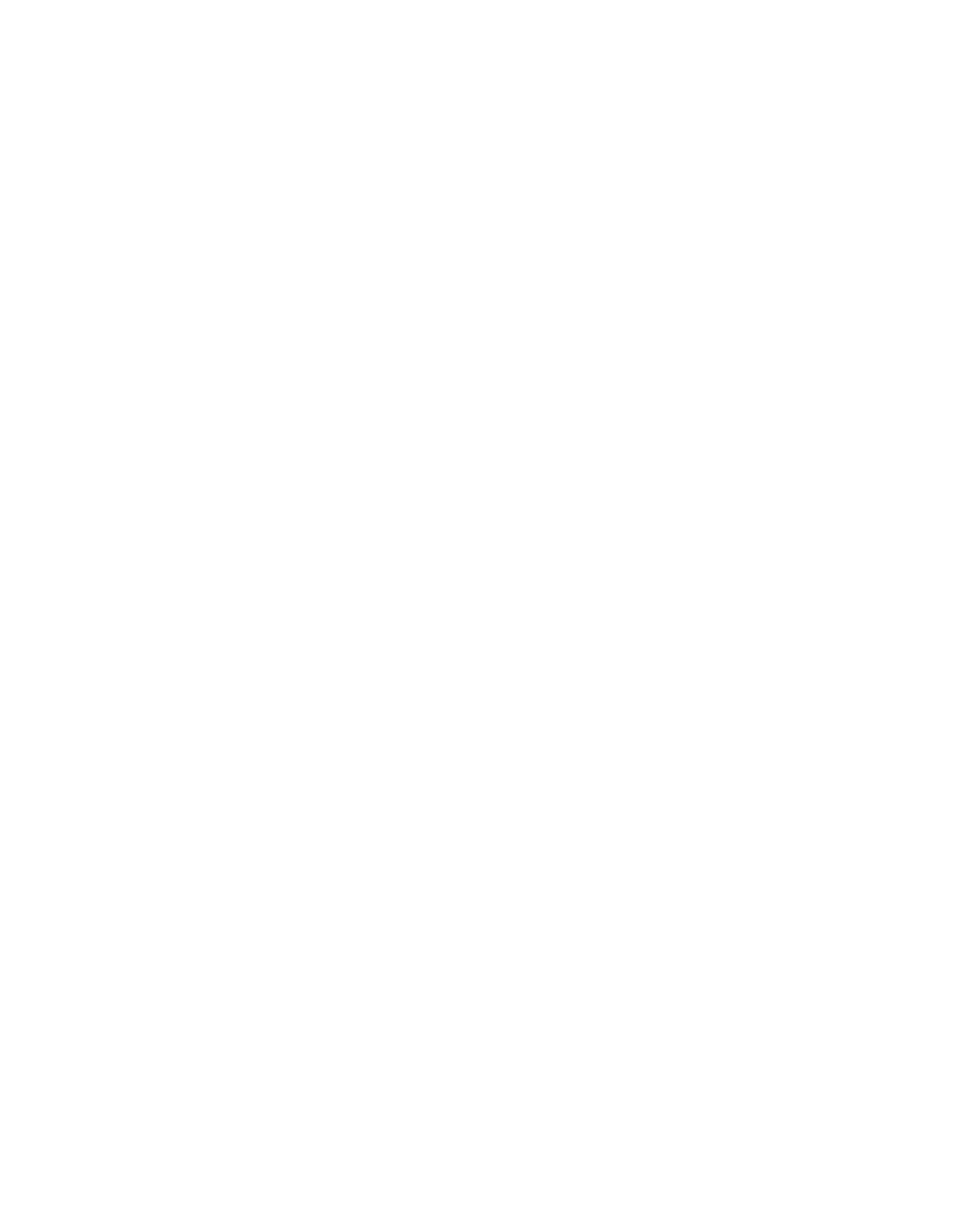## **1. Datamate PRINTER CARD To Datamate Connections**

| <b>Datamate</b> | <b>Signal</b> | TB1 | TB2 | Color        |
|-----------------|---------------|-----|-----|--------------|
|                 | RxD(L)        | 2   |     | Red          |
| 2               | TxD(H)        | 3   |     | <b>Black</b> |
| 3               | TxD(L)        |     |     | <b>Blue</b>  |
|                 | RxD(H)        |     |     | White        |
| 5               | Stop          |     | 2   | Green        |
|                 | Grnd (Comm)   |     |     | Orange       |
|                 | <b>Start</b>  |     |     | <b>Brown</b> |

#### **1.1 TB1 / TB2 Connection for RS422 and Remote Start / Stop**

#### **1.2 Datamate Pin-outs to TM295 Printer (Rev 1.3 Cards)**

| <b>Conn. Position</b> | <b>Signal</b>        | Color        | <b>Printer</b> |
|-----------------------|----------------------|--------------|----------------|
|                       | <b>Signal Ground</b> | White        |                |
| 2                     | $RxD$ (in)           | Red          |                |
| 3                     | $TxD$ (out)          | <b>Black</b> |                |
|                       | RTS (out)            | N.C          | N.C            |
| 5                     | $DSR$ (in)           | N.C          | N.C            |
| 6                     | DTR (out)            | Orange       | 6              |
|                       | CTS (in)             | Green        | 20             |
| <b>NC</b>             | Shield               |              |                |
| <b>Push-Lock Conn</b> |                      |              | <b>DB25P</b>   |

**Note: make sure pin numbers match.**

Datamate Printer Card O&M Manual Page 1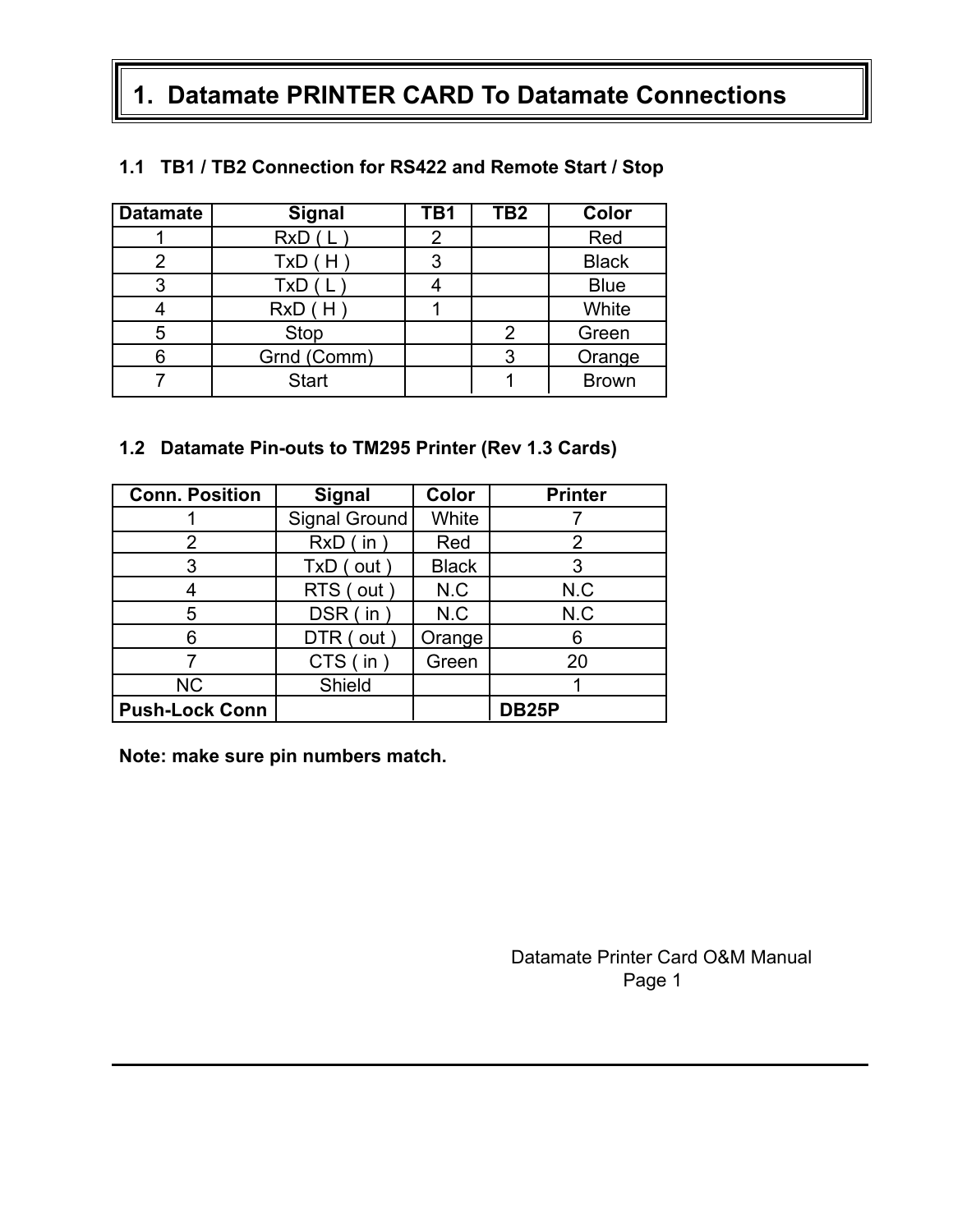## **2. Operational Specifications and Printed Information**

The Datamate PRINTER CARD will upon power up sound an audible alarm. This alarm will stop when the printer is powered on and the communications to the Datamate is established. *There are no printed error messages with the Slip type printers.*

#### **Real Time Clock**

Date (Day, Month, Year) Time ( Hours, minutes )

#### **Interface**

Polled over 4 wire RS422 line RS232 to Printer

#### **Audible Alarms**

Datamate Off-Line Printer Off-Line Printer Fault Out-of-paper

#### **Print / Authorize**

Remote Stop enable/inhibit Print on Stop button Print on End -of- Flow. Two (2) minute time-out if no Stop button activated Audible until paper is fed into printer at the end of batch (Slip type)

#### **Printer Types**

Slip Roll with Auto-cutter and Audit copy (Future Option)

#### **Transaction Number Date Time Sequential Print/Transaction Number**

#### **Optional Printed Information**

Batch Totals: Mass Volume (Net/Gross) **Temperature Density** Grand Totalizers: Mass Volume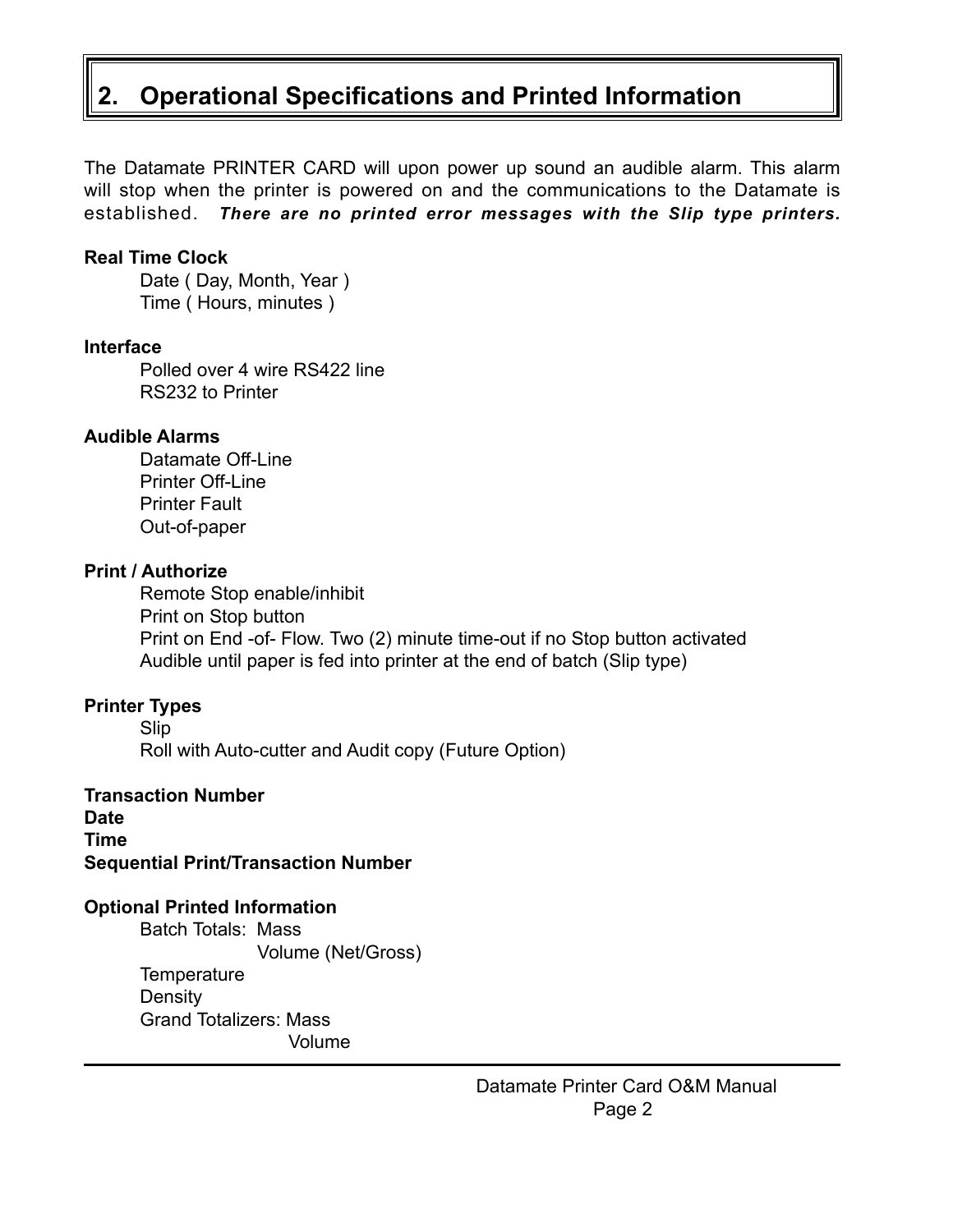## **3. Datamate Settings**

To set the communications parameters perform the following:

- 1. Press the "MAIN MENU" to access the PROGRAM mode.
- 2. Enter your "Password" and press "ENTER"
- 3. Press the "PROG" key
- 4. Press the "COMM" key
- 5. Select a baud rate of "9600". This is done by pressing the "F2" key. Press "ENTER"
- 6. Select "EVEN" Parity. This is done by pressing the "F2" key. Press "ENTER"
- 7. Select the "PROG" Key
- 8. Select "BATCH" Press the ENTER key 4 times to get to the "RUN MODE EDIT" then press "F2" to toggle the select to "ON".
- 9. Exit the system by pressing "MORE" then "RUN"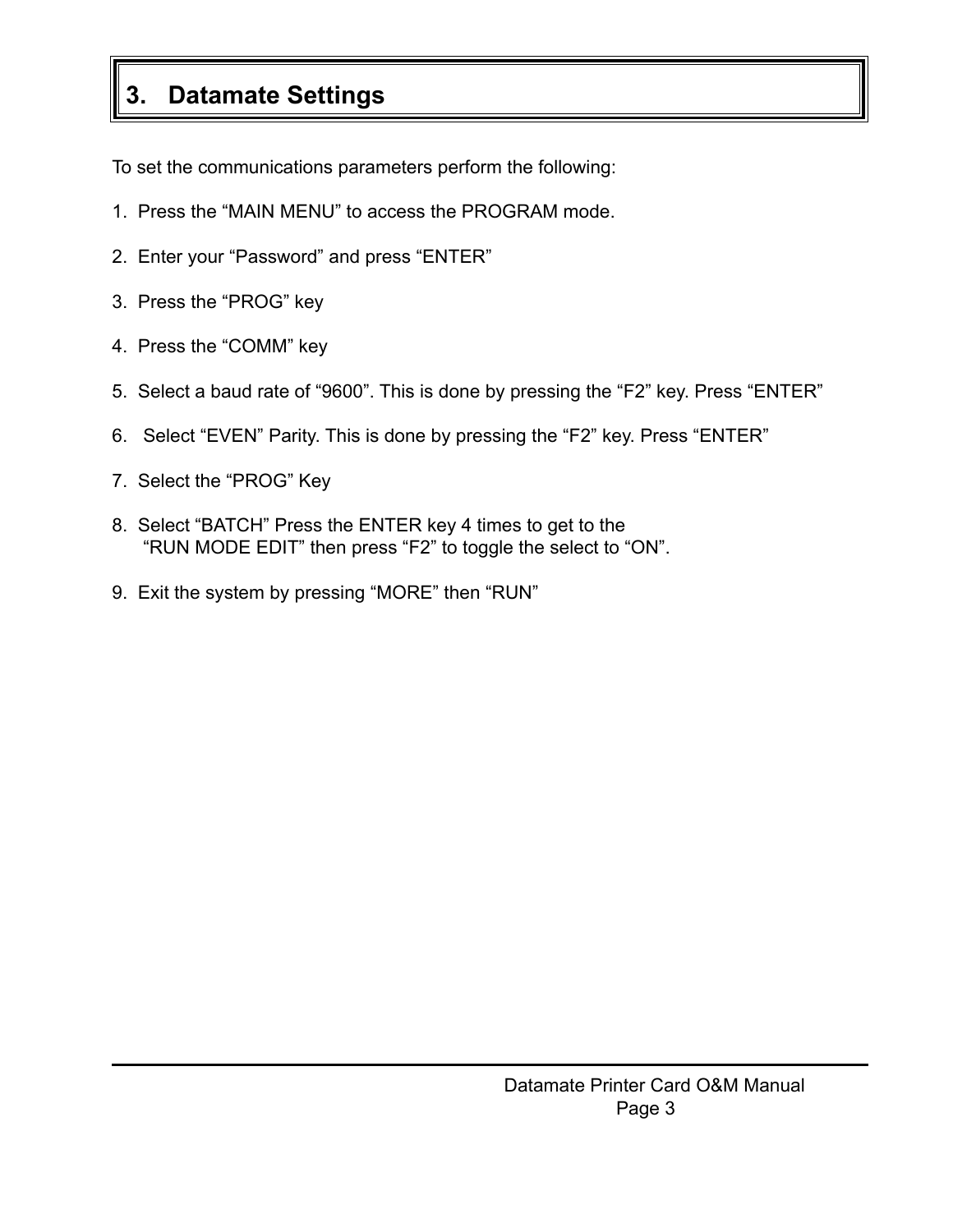## **Datamate Operation**

#### **Operating Functions**

The Datamate PRINTER CARD is designed to work in Batch mode. The Datamate Printer Card disables the keypad on the Datamate by clamping the remote STOP button. This means that during a print cycle, a printer fault, or a power down of the controller, the keypad will be disabled.

#### **Running and Setting Batches**

**WARNING: WITH THE DATAMATE "RUN MODE EDIT" SET TO ON, THE DATAMATE WILL NOT PROMPT FOR THE BATCH CUT-OFF AFTER EACH BATCH (CONTRARY TO THE NORMAL OPERATION OF THE DATAMATE WITHOUT THE PRINTER CARD). IF IT IS NECESSARY TO CHANGE THE PRESET BATCH SIZE AFTER A COMPLETED BATCH RUN, THEN FIRST PRESS THE "STOP" BUTTON AFTER THE BATCH HAS BEEN COMPLETED BUT BEFORE PRESSING THE "START" BUTTON TO BEGIN ANOTHER BATCH.**

If a Batch is pre-maturely stopped before the cut-off limit, the Datamate system will wait until the no-flow timer (2 minutes) has expired. If flow is continued before the timer has expired, then the Datamate will continue to accumulate the Batch total until the Batch is completed due to a "Stop", "Batch Complete" or the expiration of the no-flow timer. Only after this will the Datamate print a ticket. In either scenario, the user cannot adjust the preset batch without first pressing the "Stop" button.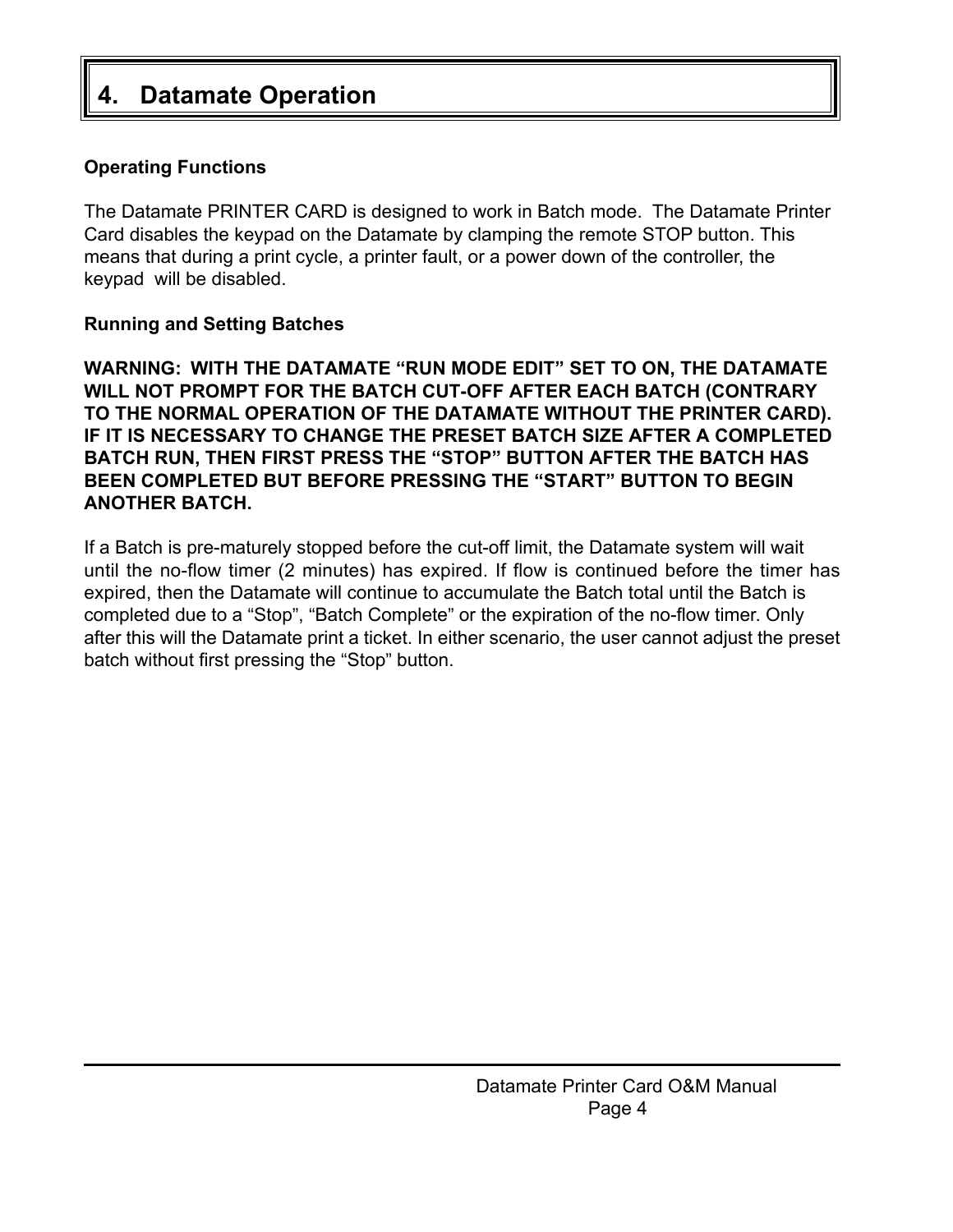## **5. Trouble Shooting**

**Fault:** Datamate PRINTER CARD continually "Beeps" when plugged in

#### **Possible Cause 1:**

Printer Failure, Paper out or Printer off-line

#### **Resolution:**

Check power to printer Paper supply or On-Line button Cable condition and/or connection

#### **Possible Cause 2:**

Data Communication error to Datamate

#### **Resolution:**

Check Baud rate and Parity settings on the Datamate Check cable condition and connection between Datamate and the Printer.

**Fault:** Start / Stop Key on the Datamate will not work.

#### **Possible Cause:**

Datamate PRINTER CARD is powered down

#### **Resolution:**

Restore power to the Datamate PRINTER CARD

*Note*.*.. The Datamate PRINTER CARD has an inhibiting circuitry that disables the Start/Stop key from functioning unless power is applied to the Printer*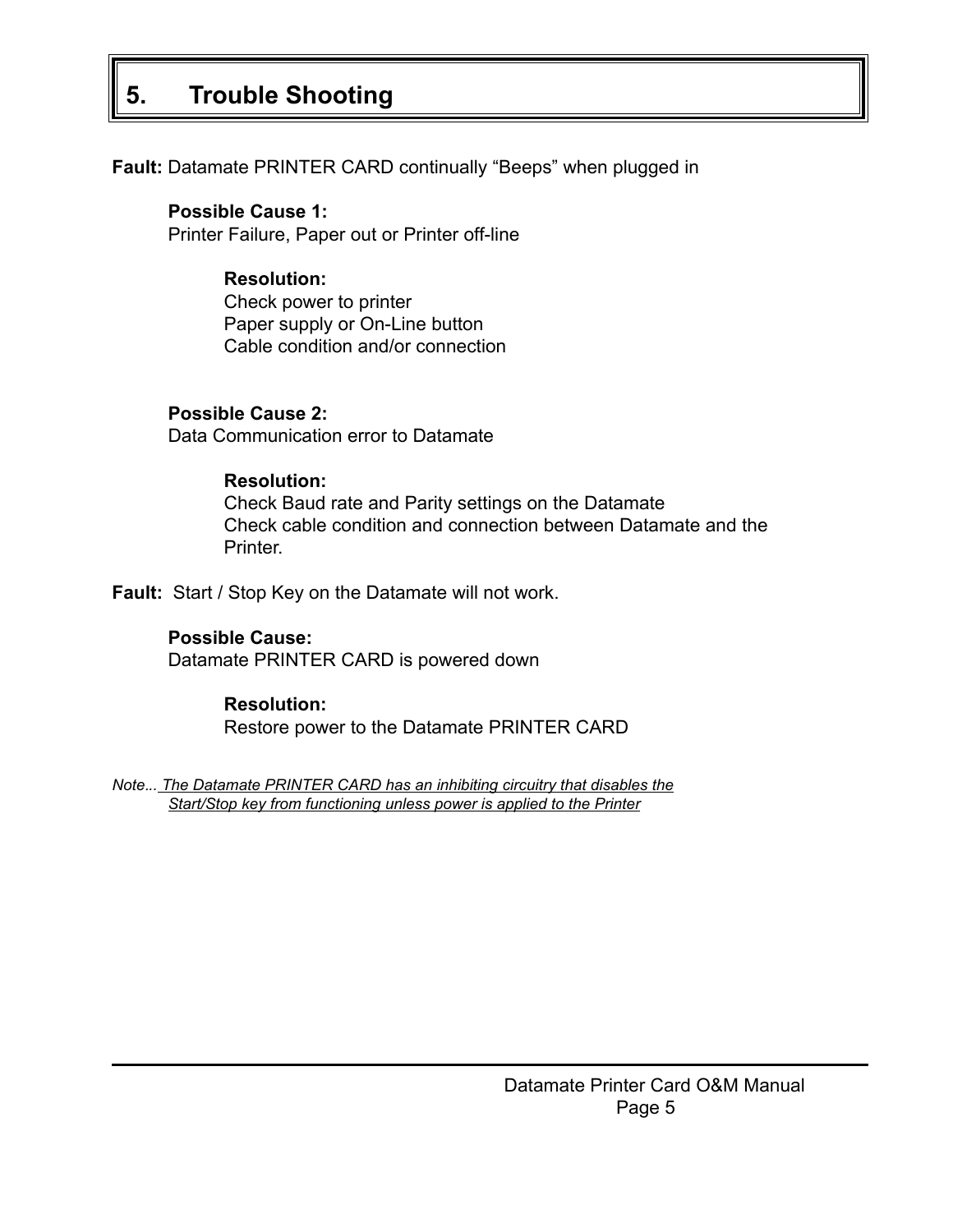## **5. Trouble Shooting - continued**

#### **Beeping Signals of the Datamate Printer Card**

The Datamate Printer Card has various audible tones to indicate different conditions.

Upon power up, the Datamate Printer Card will sound 5 short beeps and 1 long beep. This is normal through its initialization stage. The single beeps are about 1 second in duration while the long one is about 5 seconds. If conditions are correct, the beeping will stop after the 5 second beep, then the printer should print the message **<\*\*\* LOG PRINTER POWER UP \*\*\*>** .

#### **Error Beep Codes on Power-Up**

#### **Printer Off-Line**

After the 5 second beep, the Datamate Printer Card will beep at 3 second intervals until the printer is put back On-line.

#### **No Communications with the Datamate**

After powering up the Datamate Printer Card will beep 5 times at 1 second intervals then it will continuously beep for 15 seconds. About 7 seconds into the 15 second beep, it will attempt to print on the printer the Log Printer Power-up message. About 10 seconds into the 15 second beep, the Datamate Printer Card will print the message **<<<No Response From Datamate>>>** and **<<<WAITING>>>.**

Following the 15 second long beep , it will then go into a pattern of 1 beep for about 1 second, then a short beep for 1/2 of a second, then a long beep of 4 seconds. This pattern will continue until the Datamate Printer Card can establish communications with the Datamate.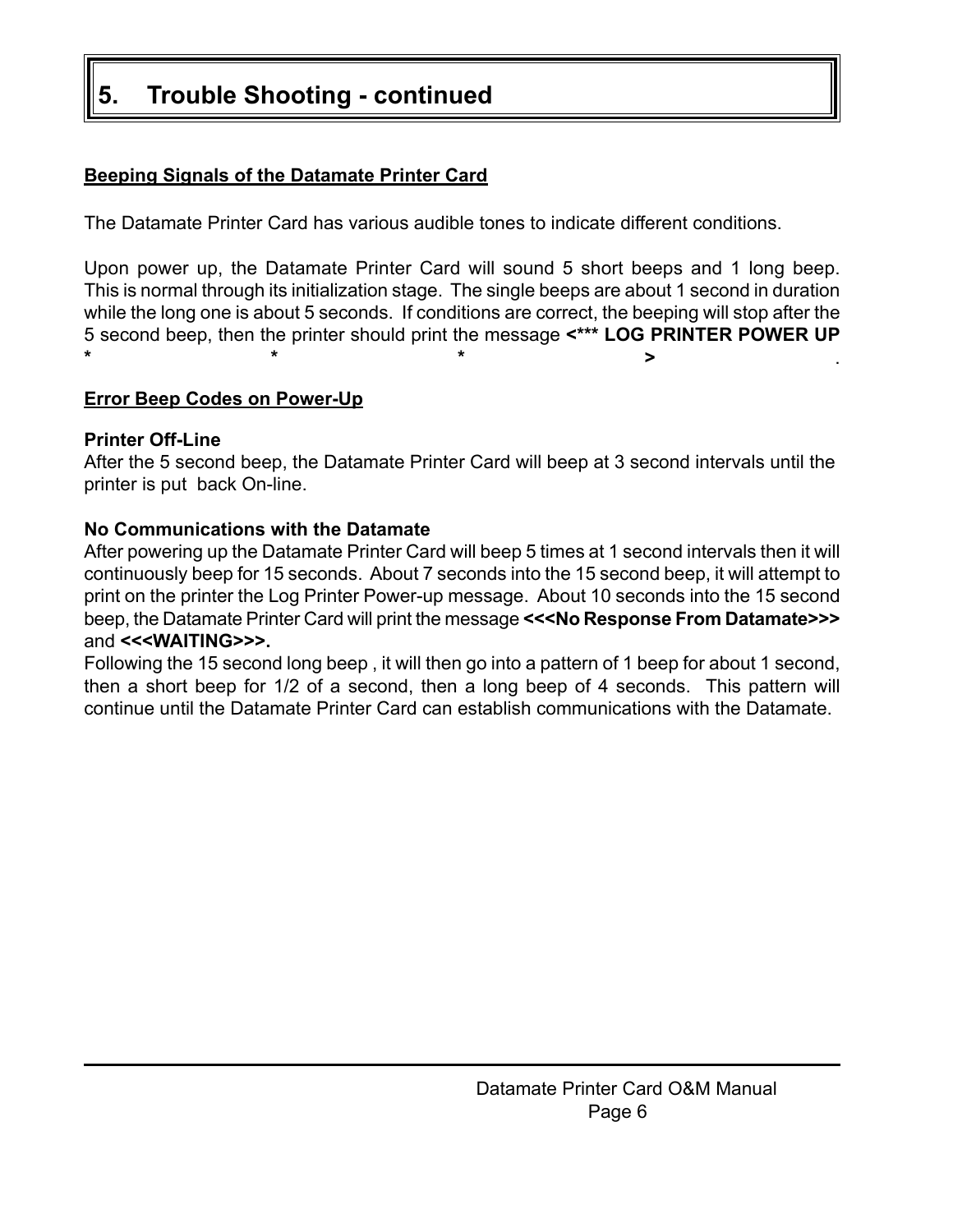## **6. Datamate Printer Card Layout**





**\*\* -** Wired as per VII Appendix in the Datamate Manual for RS422 **Communications**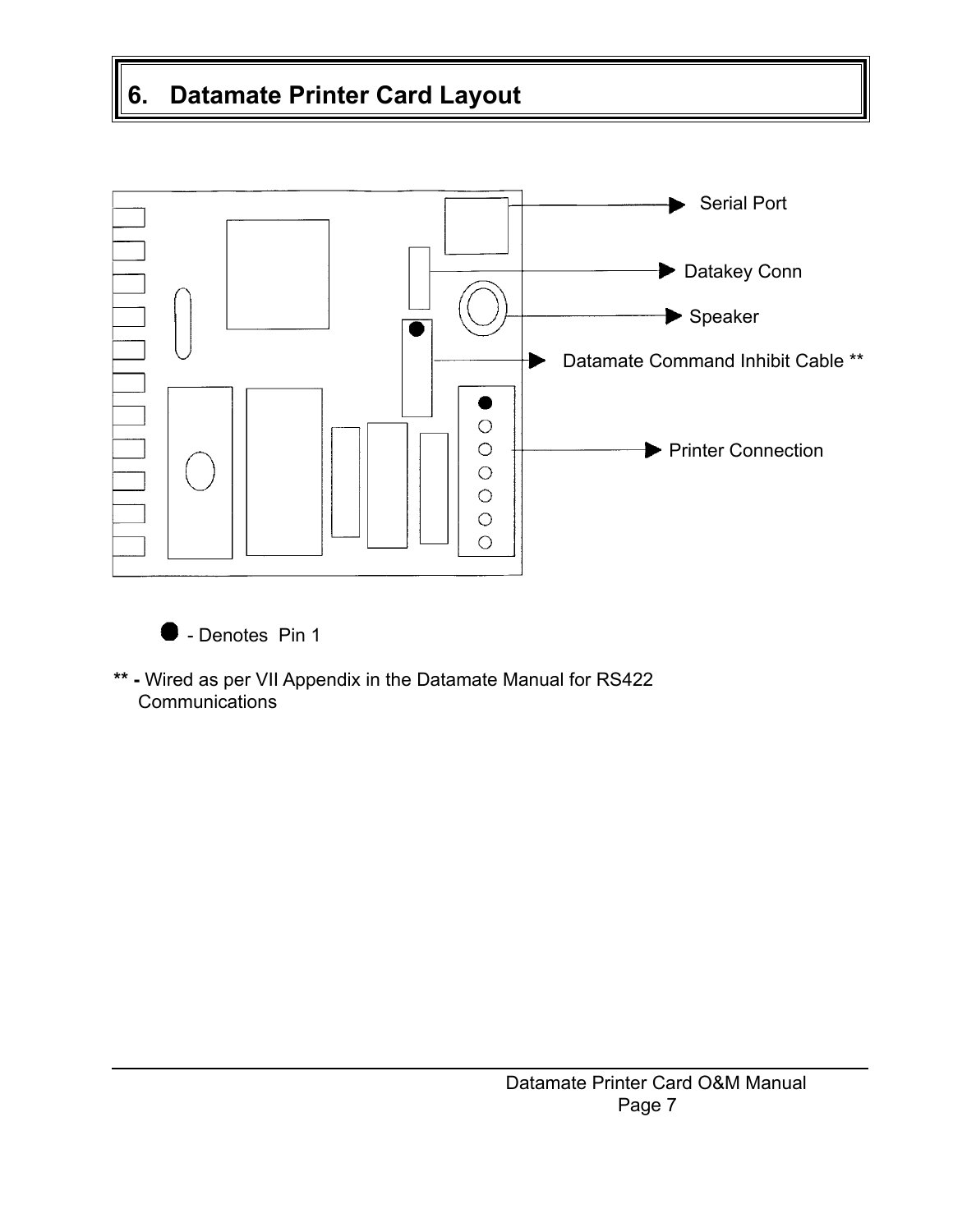## **7. Automatic Temperature Compensation Kit (ATC)**

The ATC Kit provides Net volume deliveries for the Mass flow meter which delivers compensated volume deliveries. The ATC Kit comes in two versions and is configurable for different product densities.

The ATC Kit can be configured for a variety of net volume tables. Currently, the only released table is LPG at densities of .510 for Canada and .505 for the US.

**Net Volume Kit (Canadian Version)**. This version of the product comes with the remote display, remote temperature module, probe and thermal well as required by Canadian Weights and Measures. **(FUTURE OPTION)**

**Net Volume Kit (US Version)**. This version of the product performs the same as the Canadian Version in terms of the temperature correction programs but does not require the remote display, temperature probe or temperature module but uses the temperature circuitry of the Datamate.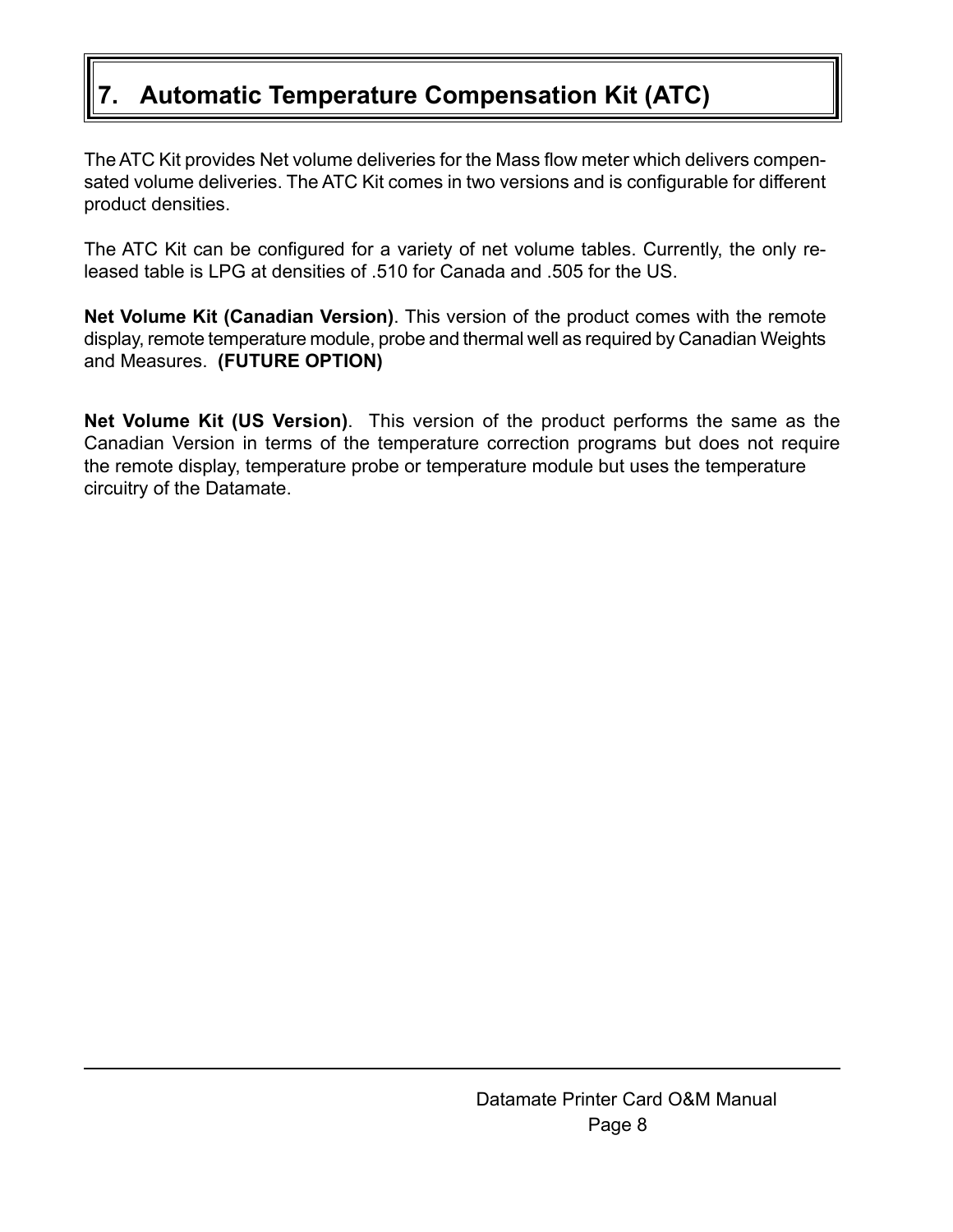### **8. Technical Specifications of the Datamate Printer Card**

#### **Power Requirements**

| $+5$ vdc  |             | @ 222.0ma |
|-----------|-------------|-----------|
| $+12$ vdc | $\circleda$ | 15.5ma    |

-12vdc @ 2.3ma

**Total: 239.8ma**

(provided through the Datamate card cage connectors)

#### **Interface Specifications:**

2 Serial Ports (RS232 Compatible) 1 Serial Port (RS422 Compatible)

#### **Environmental**

Operating Temperature: -40 to 65C Storage : -10 to 50C

#### **Humidity**

Operating: 30 to 80% (non condensing) Storage: 30 to 90% (non condensing)

#### **EMI/RFI Standards**

FCC Part 15, Class A; EN50082-1; EN55011 CE Marking (inclusive of the Datamate enclosure)

#### **Safety Standards**

CSA approved (inclusive of the Datamate enclosure)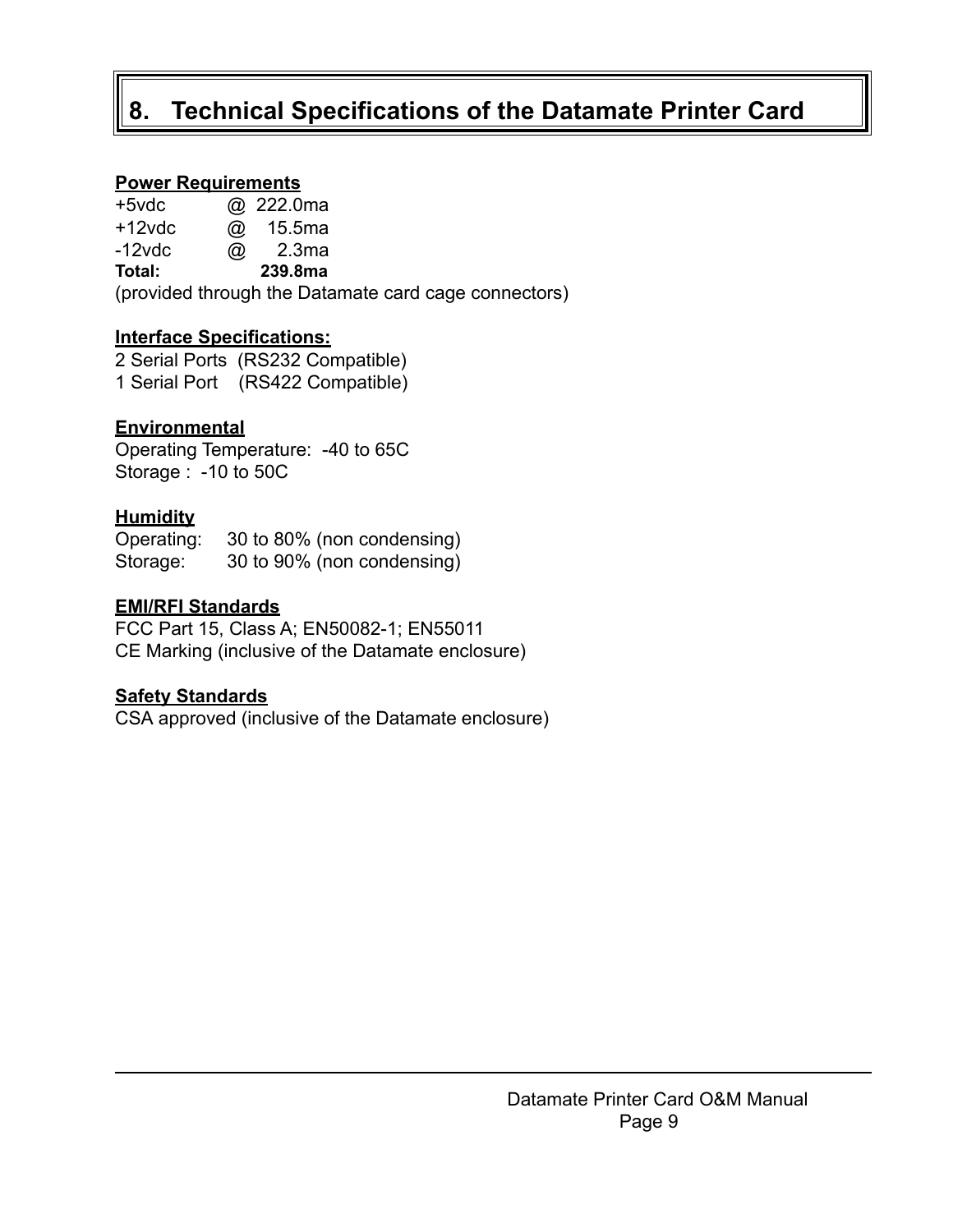## **9. Ordering Information**

| D <sub>P</sub> | X |   |   |    |   | $ X X X C$ onfiguration                    |
|----------------|---|---|---|----|---|--------------------------------------------|
|                | C |   |   |    |   | Printer Card Internal to Datamate          |
|                |   |   |   |    |   | <b>API Tables</b>                          |
|                |   | 0 |   |    |   | None                                       |
|                |   | 1 |   |    |   | <b>U.S LPG (505)</b>                       |
|                |   |   |   |    |   | <b>Printer</b>                             |
|                |   |   | 0 |    |   | <b>None</b>                                |
|                |   |   |   |    |   | Epson TM295 (Slip Style)                   |
|                |   |   |   |    |   | Time Zone in Area of Use (Line 1)          |
|                |   |   |   | A  |   | Atlantic Standard                          |
|                |   |   |   | E  |   | Eastern Standard                           |
|                |   |   |   | С  |   | <b>Central Standard</b>                    |
|                |   |   |   | М  |   | <b>Mountain Standard</b>                   |
|                |   |   |   | P  |   | Pacific Standard                           |
|                |   |   |   | X. |   | Special Time Zone and Date in Area of Use  |
|                |   |   |   |    |   | Ticket Format (Line 2 and 3) See NOTE 1, 2 |
|                |   |   |   |    | 0 | <b>None</b>                                |
|                |   |   |   |    | 1 | Batch Total (Mass or Gross Volume) Only    |
|                |   |   |   |    | 2 | Batch Total (Net Volume) Only              |
|                |   |   |   |    | 3 | Batch Totals (Net and Gross Volume)        |
|                |   |   |   |    | 4 | Batch Totals (Mass and Net Volume)         |
|                |   |   |   |    | 5 | Batch Totals (Mass and Gross Volume)       |

#### **NOTE 1: Time, Date and Ticket Number are printed on Line 1 NOTE 2: Temperature and Density are printed on Line 4 and 5**